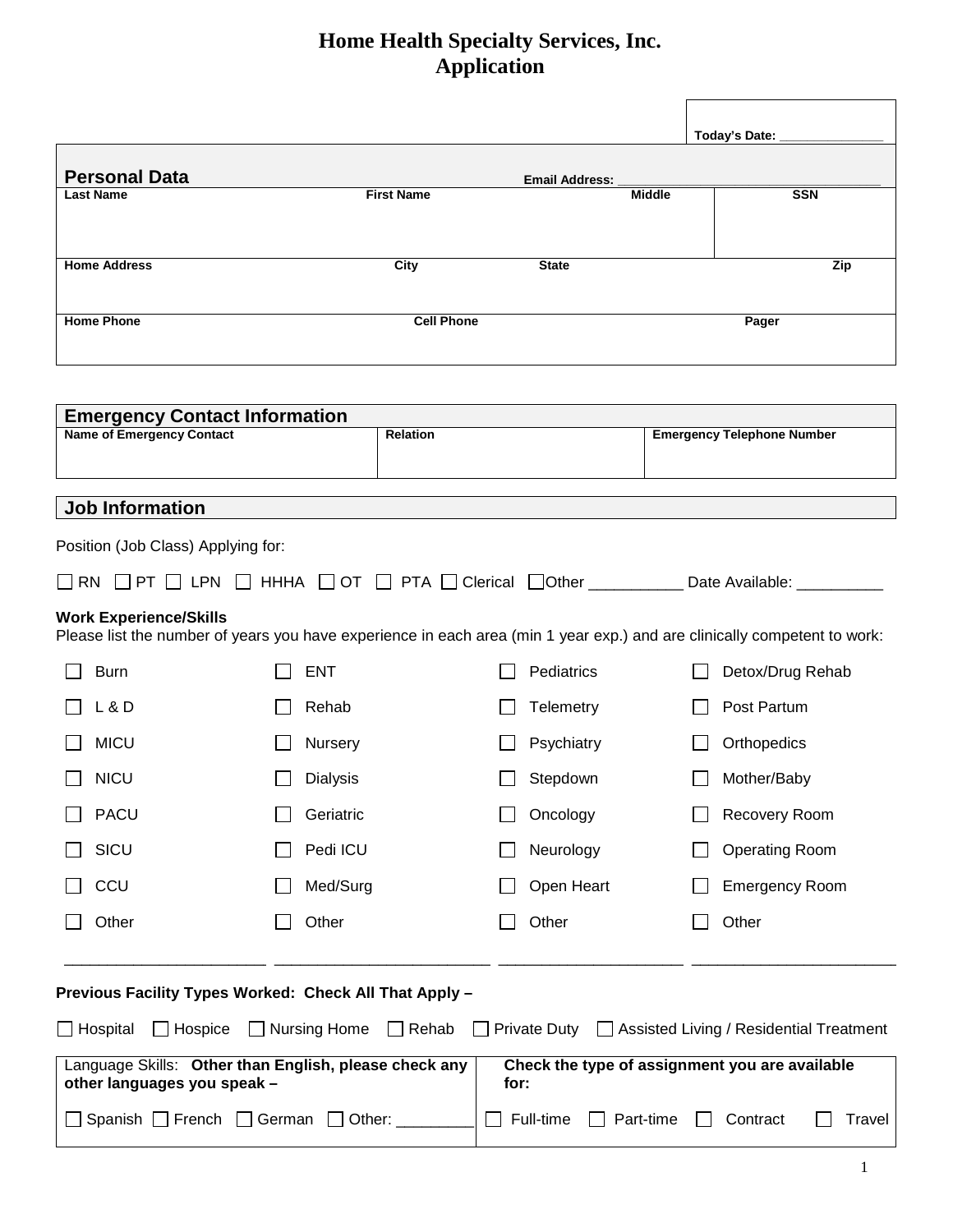|                     |                                   | Check the days of the week you are available to work:                                         |               |                                  |
|---------------------|-----------------------------------|-----------------------------------------------------------------------------------------------|---------------|----------------------------------|
|                     |                                   | Monday $\Box$ Tuesday $\Box$ Wednesday $\Box$ Thursday $\Box$ Friday $\Box$                   |               | Saturday<br>Sunday               |
|                     |                                   |                                                                                               |               |                                  |
|                     |                                   |                                                                                               |               |                                  |
| <b>License Type</b> |                                   | <b>License/Certification #</b>                                                                | <b>State</b>  | <b>Expiration Date</b>           |
|                     |                                   |                                                                                               |               |                                  |
| <b>License Type</b> |                                   | <b>License/Certification #</b>                                                                | <b>State</b>  | <b>Expiration Date</b>           |
| <b>License Type</b> |                                   | <b>License/Certification #</b>                                                                | <b>State</b>  | <b>Expiration Date</b>           |
|                     |                                   | Has your professional license ever been suspended, revoked or under investigation? $\Box$ Yes |               | No                               |
|                     |                                   | Certifications: Check all applicable certifications and enter expiration date:                |               |                                  |
| <b>ACLS</b>         | Expiration Date: _______________  |                                                                                               |               |                                  |
|                     |                                   |                                                                                               | <b>Other</b>  | Expiration Date: _______________ |
| <b>BCLS</b>         | Expiration Date: ________________ |                                                                                               | $\mathsf{IV}$ | Expiration Date: _______________ |
| <b>CPR</b>          | Expiration Date: _______________  |                                                                                               |               |                                  |
| <b>PALS</b>         | Expiration Date: ________________ |                                                                                               | <b>NALS</b>   | Expiration Date: _______________ |

**Work Experience: List all of your work experience beginning with your most recent job. You will be asked to explain all gaps in employment. Attach additional sheet(s) if necessary.**

| <b>Facility/Employer Name</b>                          | Date Employed                                      |
|--------------------------------------------------------|----------------------------------------------------|
|                                                        |                                                    |
| <b>Address</b>                                         | Title                                              |
|                                                        |                                                    |
| City/State/Zip<br>Country                              | Unit                                               |
|                                                        |                                                    |
|                                                        | Name of Current Immediate Supervisor               |
| Number of Beds in Unit:                                |                                                    |
| In Hospital: _______________________                   |                                                    |
| Describe duties and specialty areas:                   | Telephone #:                                       |
|                                                        |                                                    |
| Pay Rate/Salary: Hourly __________ Yearly ___________  | May We Contact: $\Box$ Yes $\Box$ No – If no, why? |
|                                                        |                                                    |
| Reason for leaving:                                    | If this was a travel assignment, name of agency:   |
|                                                        |                                                    |
| Are your employment records listed under another name? | Supervisory Experience: □ Yes □ No-How often?      |
| $\Box$ No $\Box$ Yes If yes, what name?                |                                                    |
|                                                        |                                                    |
|                                                        |                                                    |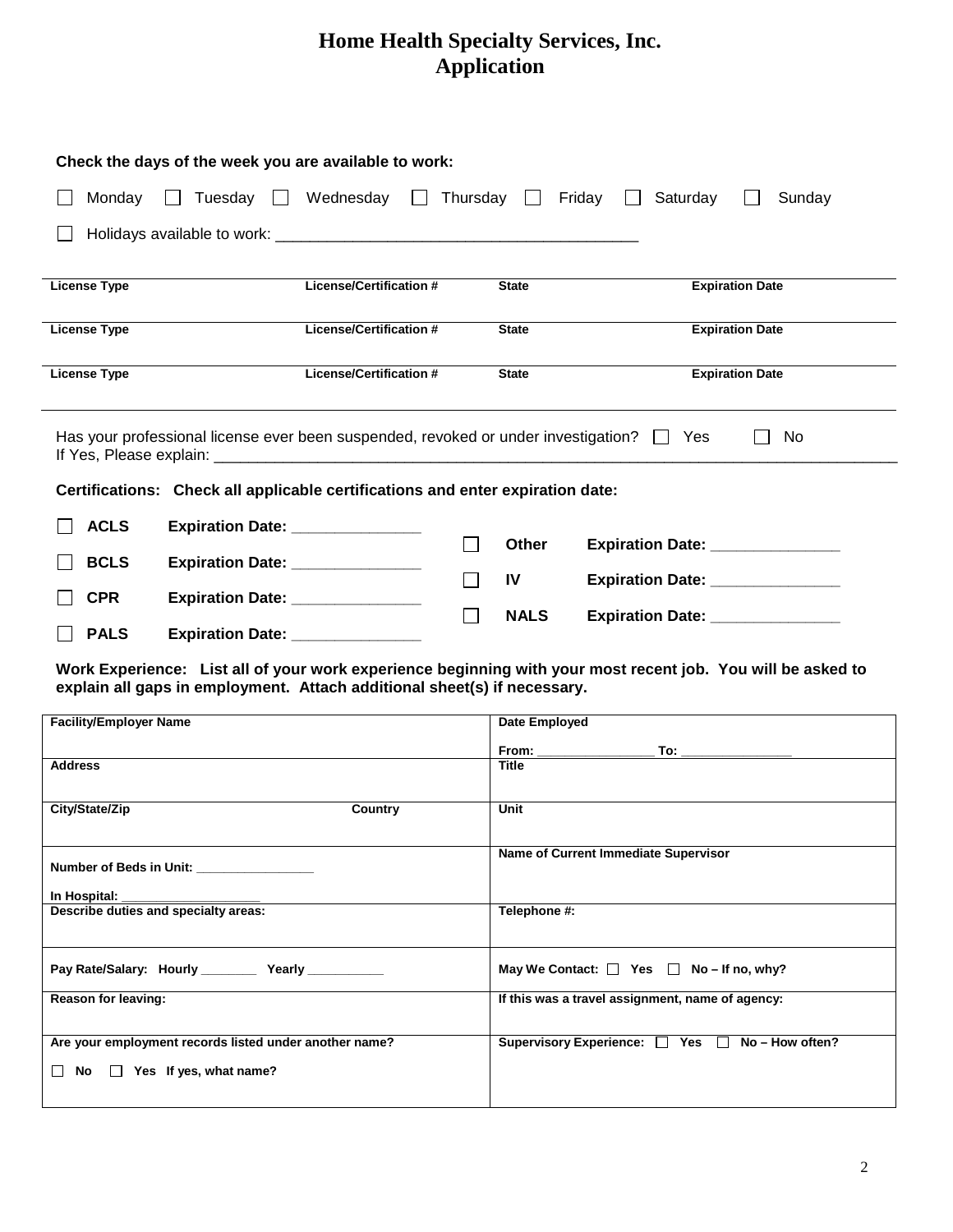| <b>Facility/Employer Name</b>                          | <b>Date Employed</b>                                                                                                                                                                                                                           |
|--------------------------------------------------------|------------------------------------------------------------------------------------------------------------------------------------------------------------------------------------------------------------------------------------------------|
|                                                        |                                                                                                                                                                                                                                                |
|                                                        | $From: \_\_$<br>To: the contract of the contract of the contract of the contract of the contract of the contract of the contract of the contract of the contract of the contract of the contract of the contract of the contract of the contra |
| <b>Address</b>                                         | Title                                                                                                                                                                                                                                          |
|                                                        |                                                                                                                                                                                                                                                |
| City/State/Zip<br><b>Country</b>                       | Unit                                                                                                                                                                                                                                           |
|                                                        |                                                                                                                                                                                                                                                |
|                                                        |                                                                                                                                                                                                                                                |
| Number of Beds in Unit: ___________________            | Name of Current Immediate Supervisor                                                                                                                                                                                                           |
|                                                        |                                                                                                                                                                                                                                                |
| In Hospital:                                           |                                                                                                                                                                                                                                                |
| Describe duties and specialty areas:                   | Telephone #:                                                                                                                                                                                                                                   |
|                                                        |                                                                                                                                                                                                                                                |
|                                                        |                                                                                                                                                                                                                                                |
| Pay Rate/Salary: Hourly ___________ Yearly ___________ | May We Contact: $\Box$ Yes $\Box$ No – If no, why?                                                                                                                                                                                             |
| Reason for leaving:                                    | If this was a travel assignment, name of agency:                                                                                                                                                                                               |
|                                                        |                                                                                                                                                                                                                                                |
|                                                        |                                                                                                                                                                                                                                                |
| Are your employment records listed under another name? | Supervisory Experience: □ Yes □ No-How often?                                                                                                                                                                                                  |
| $\Box$ No $\Box$ Yes - If yes, what name?              |                                                                                                                                                                                                                                                |
|                                                        |                                                                                                                                                                                                                                                |
|                                                        |                                                                                                                                                                                                                                                |
| <b>Facility/Employer Name</b>                          | Date Employed                                                                                                                                                                                                                                  |
|                                                        | $\overline{\phantom{a}}$ To: $\overline{\phantom{a}}$                                                                                                                                                                                          |
| <b>Address</b>                                         | Title                                                                                                                                                                                                                                          |
|                                                        |                                                                                                                                                                                                                                                |
| City/State/Zip<br>Country                              | Unit                                                                                                                                                                                                                                           |
|                                                        |                                                                                                                                                                                                                                                |
|                                                        |                                                                                                                                                                                                                                                |
|                                                        | Name of Current Immediate Supervisor                                                                                                                                                                                                           |
| Number of Beds in Unit: _________________              |                                                                                                                                                                                                                                                |
| In Hospital:                                           |                                                                                                                                                                                                                                                |
| Describe duties and specialty areas:                   | Telephone #:                                                                                                                                                                                                                                   |
|                                                        |                                                                                                                                                                                                                                                |
|                                                        | May We Contact: $\Box$ Yes $\Box$ No - If no, why?                                                                                                                                                                                             |
| Pay Rate/Salary: Hourly ___________ Yearly ___________ |                                                                                                                                                                                                                                                |
|                                                        |                                                                                                                                                                                                                                                |
| Reason for leaving:                                    | If this was a travel assignment, name of agency:                                                                                                                                                                                               |
|                                                        |                                                                                                                                                                                                                                                |
| Are your employment records listed under another name? | Supervisory Experience: □ Yes □ No-How often?                                                                                                                                                                                                  |
|                                                        |                                                                                                                                                                                                                                                |
| $\Box$ No $\Box$ Yes If yes, what name?                |                                                                                                                                                                                                                                                |
|                                                        |                                                                                                                                                                                                                                                |

Please list any other work related information you think would be helpful to us in considering you for employment, such as specialized training, certifications, additional work experience, etc.